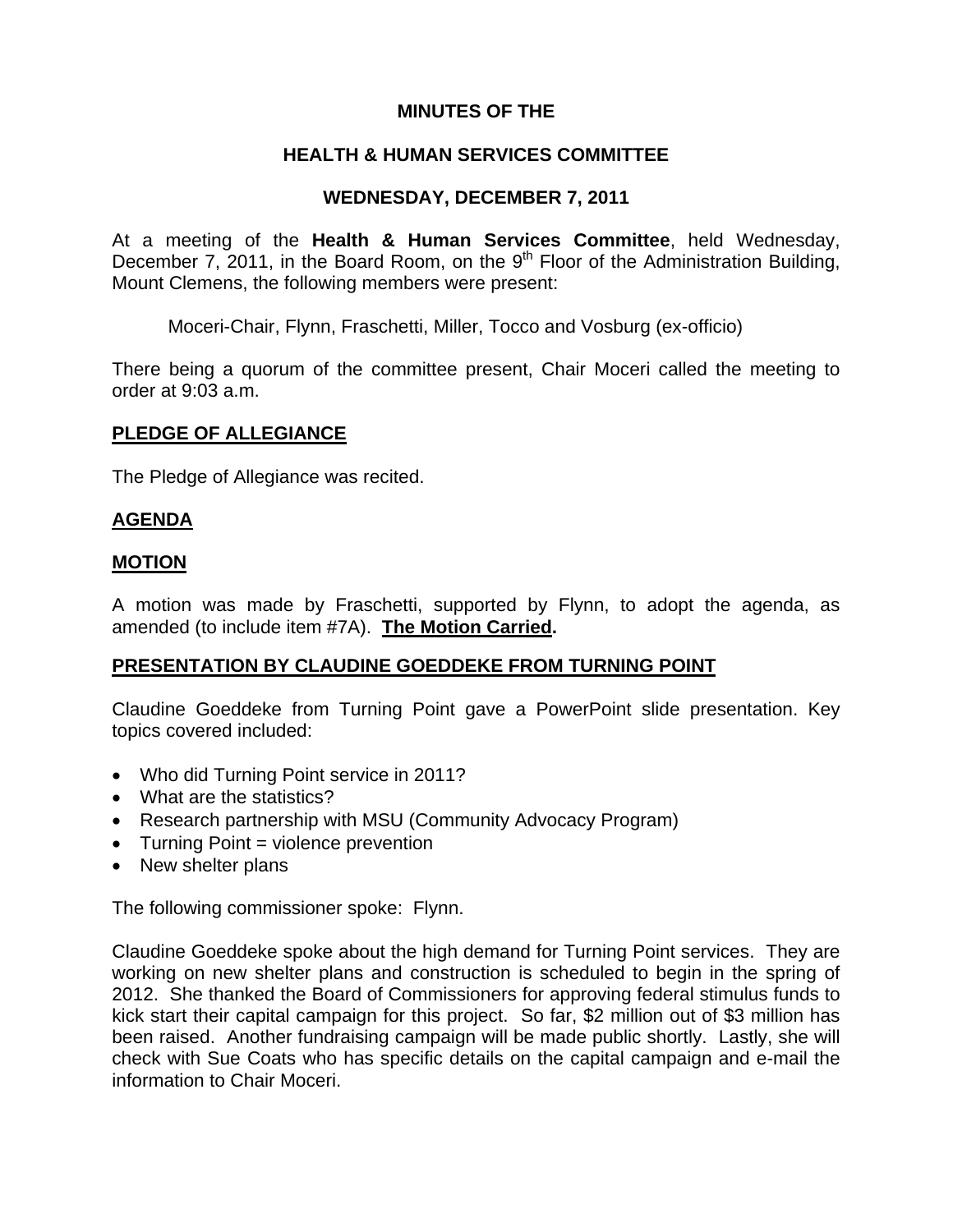## **MOTION**

A motion was made by Fraschetti, supported by Flynn, to receive and file the presentation by Claudine Goeddeke from Turning Point. **The Motion Carried.** 

#### **APPROVE BUDGET ADJUSTMENT FOR 2011-12 HEALTH CARE FUND (postponed from 11-08-11 Finance Committee)**

Steve Gold gave an overview of the budget adjustment for the 2011-12 Health Care Fund.

The following commissioners spoke: Flynn and Moceri.

#### **MOTION**

A motion was made by Tocco, supported by Fraschetti, to approve increases in budgeted revenues and expenditures in the 2011-12 Health Grant Fund in the net amount of \$152,233 to account for differences between the final amounts awarded and the amounts included in the 2011-2012 budget approved by the Board of Commissioners in September 2011. **Forward to the Finance Committee. The Motion Carried.** 

### **APPROVE BUDGET ADJUSTMENT FOR 2011-12 COMMUNITY SERVICES FUND (postponed from 11-08-11 Finance Committee)**

Commissioner Flynn inquired if this grant was previously approved by the Board of Commissioners or if it is a new grant. Frank Taylor said he would have to review their grants in order to provide an accurate answer.

Commissioner Flynn requested for all future grant requests or budget adjustments that the Office of County Executive provide information if the request is for an old grant or a new grant and if it is coming to the Board of Commissioners for their approval.

### **MOTION**

A motion was made by Flynn, supported by Fraschetti, to approve increases in budgeted revenues and expenditures in the 2011-2012 Community Services Fund in the amount of \$78,635 to account for differences between the current amounts awarded and the amounts included in the 2011-2012 budget approved by the Board of Commissioners in September 2011. **Forward to the Finance Committee. The Motion Carried.**

After the vote, Frank Taylor expressed concern about the process in getting federal or state funded grants approved; deadline for accepting funds, per the grantor; timeline for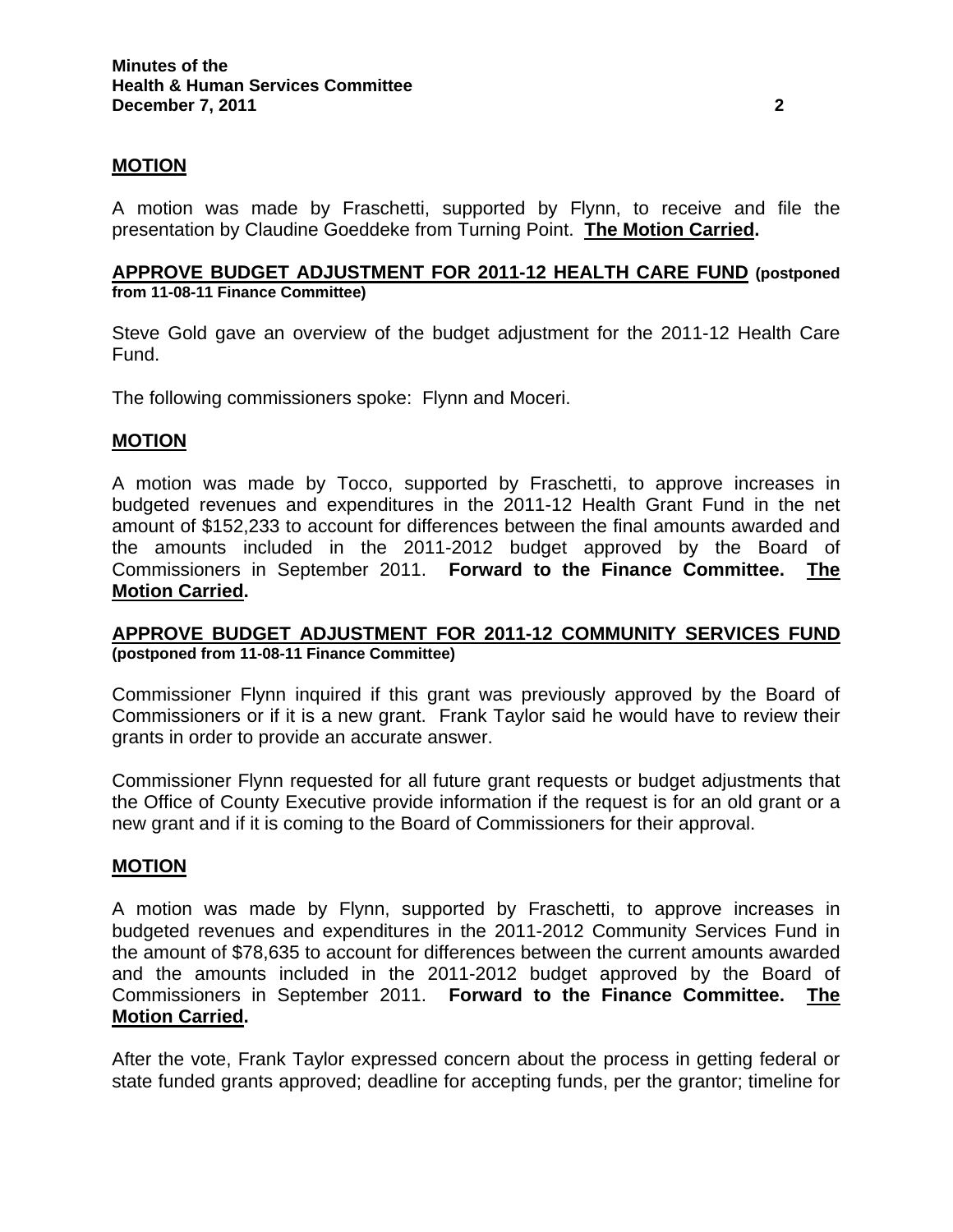spending down the additional grant dollars; and the timeliness of the budget adjustment approval process.

Commissioners Flynn, Tocco and Moceri directed questions to Frank Taylor. Steve Gold was present to answer questions.

During discussion, department heads were informed the Board of Commissioners will be evaluating procedural changes to address their concerns. Commissioners requested the following additional information be provided for all future requests:

- Deadline for accepting funds, per the grantor
- Timeline for spending down the additional grant dollars

Commissioners requested information for distribution at the December  $13<sup>th</sup>$  Finance Committee meeting pertaining to the two budget adjustments on today's agenda, as follows:

• A history of the grants associated with these adjustments. Specifically, whether they are long-standing or new grant arrangements and if there has been an associated agreement signed this year.

Additionally, commissioners requested the above information be provided for all future requests.

# **REVIEW OF HEALTH AND COMMUNITY SERVICES 2012 BUDGET**

- **Health Department**
- **Macomb County Community Services Agency**
- **Senior Services Department**

# **Health Department**

Steve Gold overviewed the duties and function of the Office of Health and Community Services. He recalled Pete Provenzano previously provided commissioners with a highlevel review of the proposed Health Department 2012 budget. He provided figures on the net reduction of positions, operational cost reductions, and overall budget reductions within the department.

Commissioners Moceri and Flynn directed questions to Steve Gold.

# **Macomb County Community Services Agency**

Frank Taylor was of the understanding that Pete Provenzano previously presented the Macomb County Community Services Agency budget and it was approved by the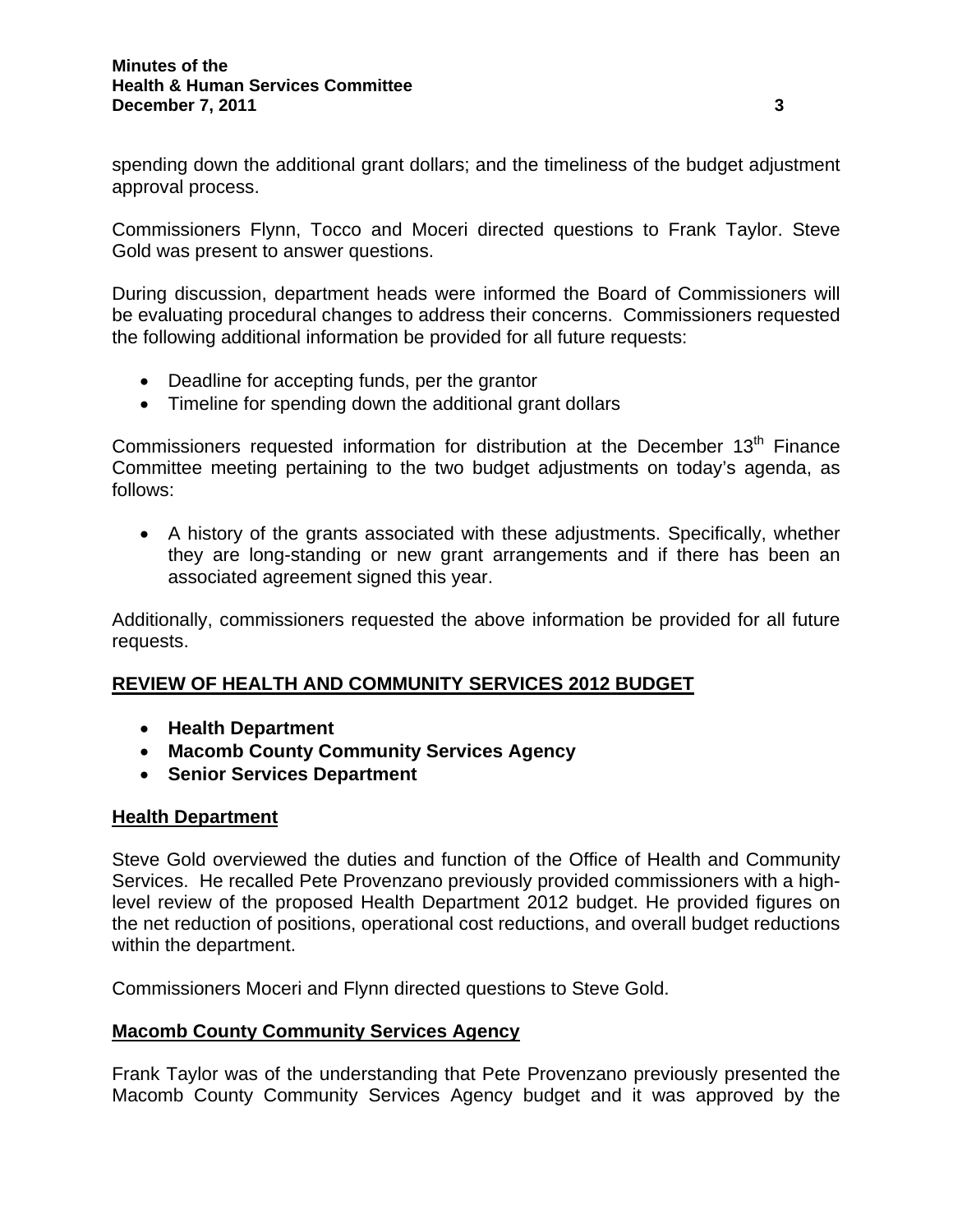Board. He asked if there were any questions that he could answer regarding the budget.

Commissioners Flynn and Moceri directed questions to Frank Taylor.

During discussion, Frank Taylor reported they reduced their budget by approximately \$81,000. He felt any further requests for reductions will lead to a significant level of reduction of services to vulnerable citizens in the county.

### **Senior Services Department**

Rhonda Powell overviewed the proposed changes reflected in the Senior Services Department 2012 budget:

- Reduction of clerical staff within the department
- Counseling Program and Prescription Resource Network Program being affected by the Macomb Health Plan
- Reduction of an attorney in Legal Services
- Closure of the Adult Day Center (south) and staffing changes

Commissioners Flynn and Tocco directed questions to Rhonda Powell and Steve Gold in regards to the proposed plan.

Chair Moceri indicated at board meetings of the Area Agency on Aging (AAA) there has been ongoing discussion in regards to revenue diversification, potential opportunities for fee for service, and using the expertise of AAA on issues of aging to find new revenue sources.

### **MOTION**

A motion was made by Tocco, supported by Fraschetti, to receive and file the review of the Health and Community Services 2012 budget for the Health Department, Macomb County Community Services Agency, and Senior Services Department. **The Motion Carried.** 

### **REVIEW OF VETERANS' SERVICES DEPARTMENT 2012 BUDGET**

Kermit Harris overviewed the proposed Veterans' Services Department 2012 budget. He then spoke about new initiatives being undertaken and the need for two additional positions in the department.

Commissioners Tocco, Moceri and Fraschetti directed questions to Kermit Harris and Pat Daniels from the Veterans' Affairs Commission.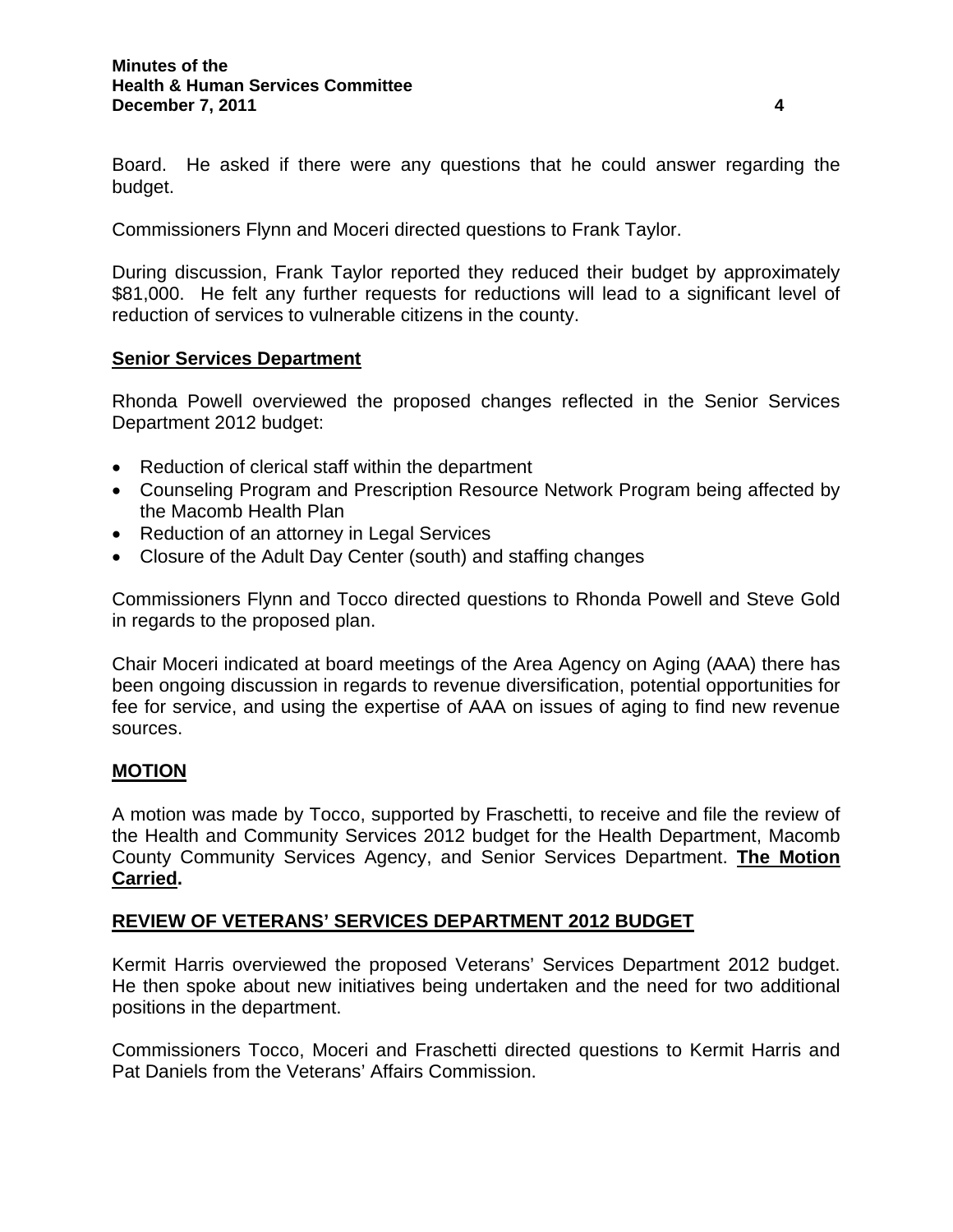# **MOTION**

A motion was made by Miller, supported by Flynn, to receive and file the review of the Veterans' Services Department 2012 budget. **The Motion Carried.** 

## **VETERANS' SERVICES DEPARTMENT MONTHLY REPORT**

Kermit Harris reported on a statistic that was not available in time for his October report: \$533,000 in retro payments was brought in Macomb County from V.A. for the month of October 2011. He figured \$40,000 a month in recurring pay.

He further reported \$396,584 in retro payments and \$37,003 in recurring pay was brought in Macomb County from V.A. for the month of November 2011. He noted 548 people came through the department and there were three casualty announcements.

He expressed concern on statistics showing out of the 50 states, including D.C., Puerto Rico, and Guam, of those 53 areas, Michigan is 53<sup>rd</sup> in per capita benefits paid to their veterans. He noted Michigan is No. 11 in the United States in total number of veterans.

Commissioner Flynn asked Kermit Harris if he could research and look at some of the best practices or best models of what other states are doing in terms of getting people to sign up for the benefits they rightfully should have.

Commissioner Flynn hoped the Board, through the committee chair, could pass a resolution and the county as a whole can lobby the State of Michigan to enact some of the policies, in order to increase the amount of people per capita that receive benefits.

Kermit Harris noted their national organization and all counties are asking the same questions. He spoke about the start up of the Macomb County Veterans' Treatment Court as being a best practice. He will find out what others are doing differently and is not being done here. He believes it is all about getting the word out.

Chair Moceri suggested contacting Mattie Hatchett, President of Michigan Association of Counties who may be able to coordinate activities and initiatives. Kermit Harris said he would look into the suggestion.

### **MOTION**

A motion was made by Miller, supported by Flynn, to receive and file the monthly Status Report for October and November 2011, as submitted by Kermit Harris, Director of Veterans' Services Department. **The Motion Carried.** 

# **FOLLOW-UP ON EDUCATIONAL PUBLIC HEARING ON FOOD SYSTEMS AND POLICY**